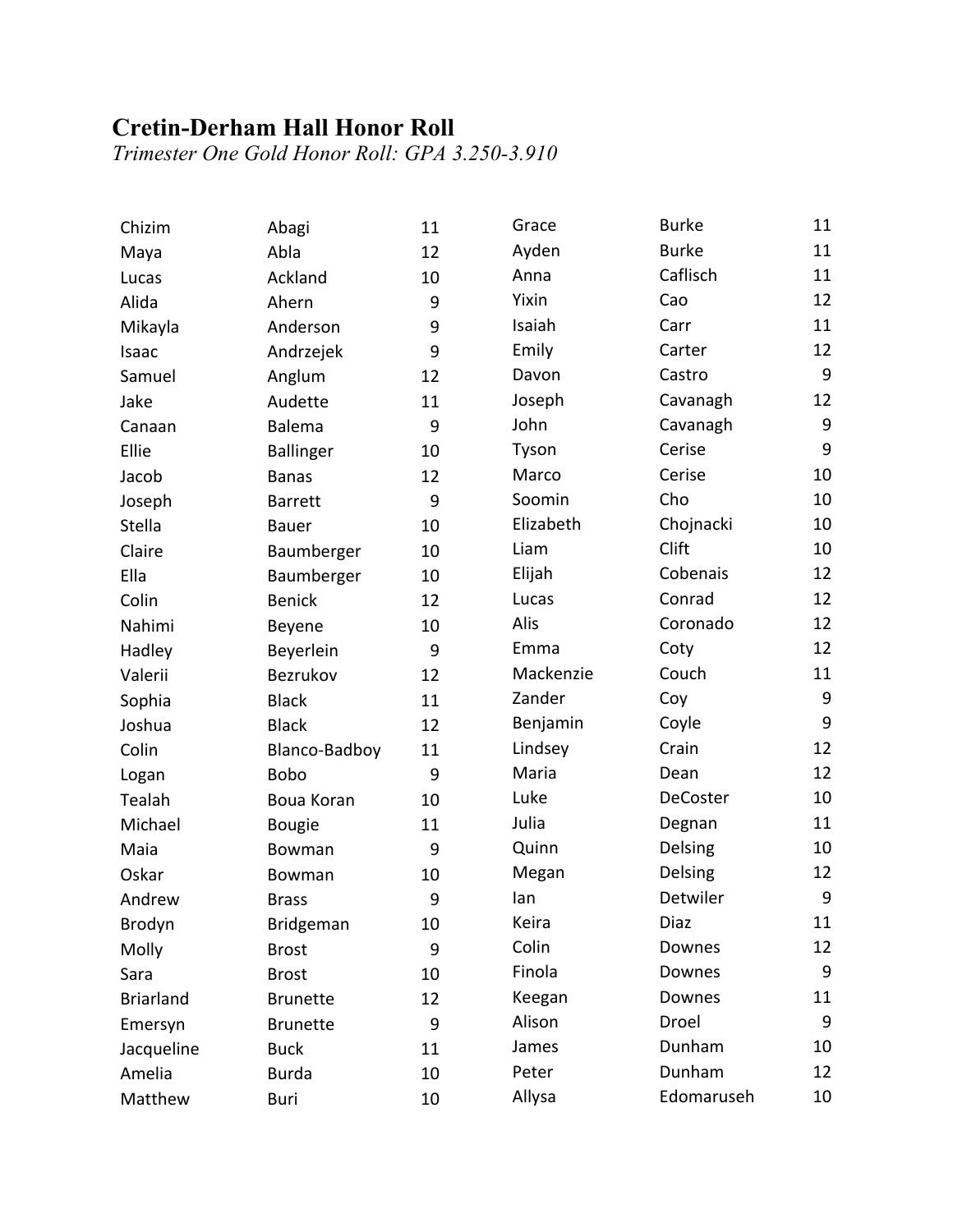| Paris         | Edwards        | 11 | Samantha     | Haider    | 10 |
|---------------|----------------|----|--------------|-----------|----|
| Andrew        | Ek             | 9  | Jacob        | Haider    | 9  |
| Anna          | Ek             | 11 | Arsema       | Haile     | 10 |
| Anders        | Engstrom       | 11 | Isabella     | Halderman | 10 |
| Erin          | Evans          | 10 | Chayse       | Hampton   | 9  |
| Ava           | Evans          | 9  | Grace        | Handrick  | 10 |
| Timothy       | Fallon         | 11 | Helena       | Hannahan  | 11 |
| Aynsley       | Fitzgerald     | 10 | Bryn         | Hansen    | 12 |
| Joshua        | Flaminio       | 12 | Layla        | Harris    | 10 |
| Patrick       | Flashing       | 9  | Luke         | Harris    | 10 |
| Watson        | Fleming        | 9  | Senhit       | Hashel    | 9  |
| Katherine     | Flynn          | 9  | Ellesen      | Hatle     | 10 |
| Charlotte     | Fotsch         | 9  | Frances      | Haugh     | 11 |
| Daisy         | Franzen        | 10 | Sofia        | Heer      | 12 |
| Megan         | Freeman        | 11 | Jesse        | Hernandez | 10 |
| Clare         | Friar          | 12 | Ricardo      | Hernandez | 9  |
| Margaret      | Frost          | 10 | Benjamin     | Hobbs     | 12 |
| Monica        | Garcia         | 11 | <b>Bauer</b> | Houge     | 9  |
| Isaac-Santino | Garcia         | 10 | Connor       | Howe      | 12 |
| Sebastian     | Gemberling     | 12 | Lilia        | Hozza     | 9  |
| Liam          | Gent           | 12 | Alexander    | Hunt      | 10 |
| Sydney        | Gerczak        | 9  | Avery        | Ingram    | 11 |
| Haran         | Ghirmay        | 9  | Ethan        | Innes     | 9  |
| Mara          | Gleeson        | 11 | Leah         | Iverson   | 10 |
| Abbigayle     | Glode          | 9  | Janis        | Jackels   | 10 |
| <b>Trey</b>   | Gnetz          | 11 | Anna         | Jaeschke  | 12 |
| Norah         | Goddard        | 10 | Colton       | Jamieson  | 11 |
| Yessica       | Gomez          | 9  | Reed         | Jennrich  | 11 |
| Eladia        | Gonzalez       | 11 | Lauren       | Jennrich  | 9  |
| Spencer       | Goulet         | 12 | Andrew       | Jensen    | 9  |
| Tiffany       | Grannis        | 12 | Benjamin     | Johnson   | 9  |
| Thomas        | Graves         | 10 | Sydney       | Johnson   | 10 |
| William       | Guion          | 9  | Ben          | Johnson   | 9  |
| Julia         | Haas           | 9  | lan          | Johnson   | 9  |
| Avery         | Hackbarth      | 10 | Edward       | Johnston  | 10 |
| Paulina       | Hackett Medina | 11 | Maeve        | Johnston  | 9  |
| William       | Hafenbrack     | 10 | Paul         | Jones     | 10 |
| Lillian       | Hahs           | 10 | Alim         | Kamara    | 11 |
| Michael       | Haider         | 9  | William      | Keefe     | 12 |
| William       | Haider         | 12 | Eden         | Kelly     | 9  |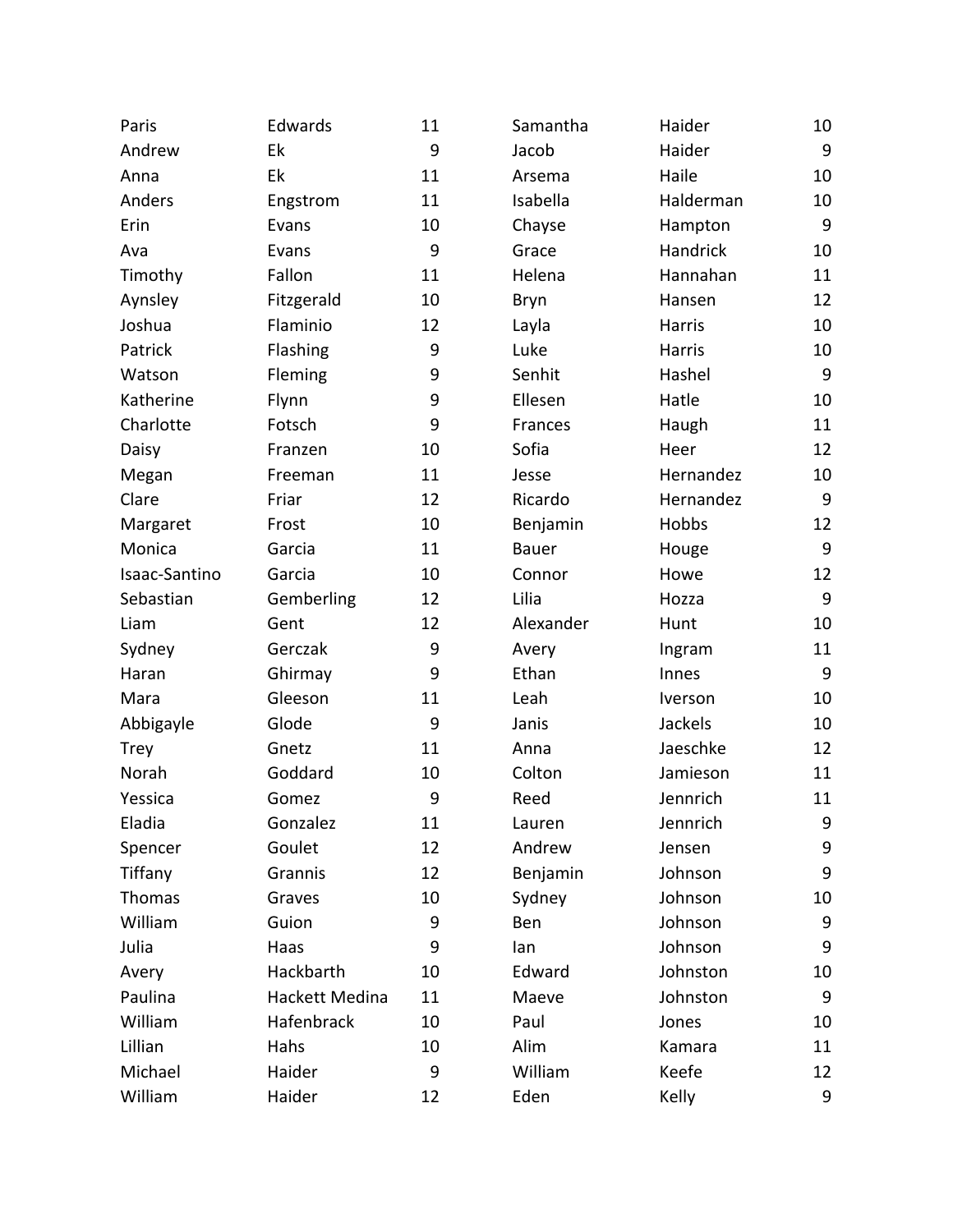| Timothy        | Kestner               | 9  | Logan          | Matti          | 9  |
|----------------|-----------------------|----|----------------|----------------|----|
| Olivia         | Kimlinger             | 11 | Wyatt          | Mauszycki      | 9  |
| <b>Bridget</b> | Kimlinger             | 9  | <b>Briella</b> | McDonald       | 10 |
| Charles        | Kimlinger             | 11 | Margaret       | McGlinch       | 9  |
| John           | <b>King</b>           | 9  | Teagan         | <b>McGuire</b> | 9  |
| Jack           | Kirchberg             | 9  | Sarah          | McKeown        | 10 |
| Benjamin       | Kirkhoff              | 11 | Liam           | McLay          | 10 |
| Julianna       | Klein                 | 12 | Kesanet        | Melake         | 11 |
| Natalie        | Kline                 | 12 | Eliana         | Meyer          | 9  |
| John           | Knudson               | 11 | Gabriel        | Michalski      | 11 |
| Dominic        | Kopp                  | 9  | Marvin         | Millard        | 11 |
| John           | Kovats                | 9  | Leo            | Miller         | 10 |
| Edward         | Krinke                | 10 | Marin          | Miroslavich    | 10 |
| William        | Krumm                 | 10 | Heart          | Mix            | 11 |
| Mary           | Langer                | 9  | Ethan          | Moeller        | 10 |
| Mallory        | Larson                | 12 | Olivia         | Moreau         | 10 |
| Maxwell        | Laughlin              | 10 | Jackson        | Moryn          | 11 |
| Andrew         | Lennox                | 11 | Phengchi       | Mouacheupao    | 12 |
| Luke           | Leonidas              | 12 | John           | Mountain       | 12 |
| Lyla           | Lepkowski             | 12 | Anna           | Mulcahy        | 10 |
| Ava            | Limoges               | 12 | Shane          | Mullen         | 11 |
| Riley          | Lindgren              | 10 | Shannon        | Murphy         | 12 |
| Attila         | Lippai                | 11 | Lucca          | Nardi          | 10 |
| Ana            | Loftsgaarden          | 10 | Katherine      | Nelson         | 10 |
| Luca           | Lombardi              | 12 | Owen           | Nelson         | 9  |
| Allen          | Looney                | 10 | Sophia         | Nemo           | 11 |
| Margarita      | Lucio                 | 11 | <b>Brooke</b>  | Nesdahl        | 9  |
| Kirsten        | Lyons                 | 12 | Isaac          | Nesset         | 10 |
| Isabel         | Macheel               | 10 | Caroline       | Neurer         | 10 |
| Morgan         | Machtemes             | 12 | Elise          | Newmark        | 9  |
| Luke           | Madden                | 10 | Shawn          | Newton         | 10 |
| Audrey         | Madson                | 9  | Thomas         | Nicolo         | 10 |
| Molly          | Magnuson              | 10 | Joseph         | Nicolo         | 12 |
| Norah          | Malloy                | 11 | Annie          | <b>Noyes</b>   | 12 |
| Ethan          | Marks                 | 10 | Mya            | Nunez-Williams | 9  |
| Margaret       | Marrinan              | 9  | Zachary        | O'Connor       | 12 |
| Katelynn       | Martian               | 10 | Amelia         | Olin           | 9  |
| Cristobal      | <b>Martinez Ramos</b> | 10 | Charlotte      | Olson          | 12 |
| Ashlyn         | Marxhausen            | 11 | Perla          | Olvera         | 12 |
| Isabel         | Mattaini              | 8  | Ruby           | Omann          | 9  |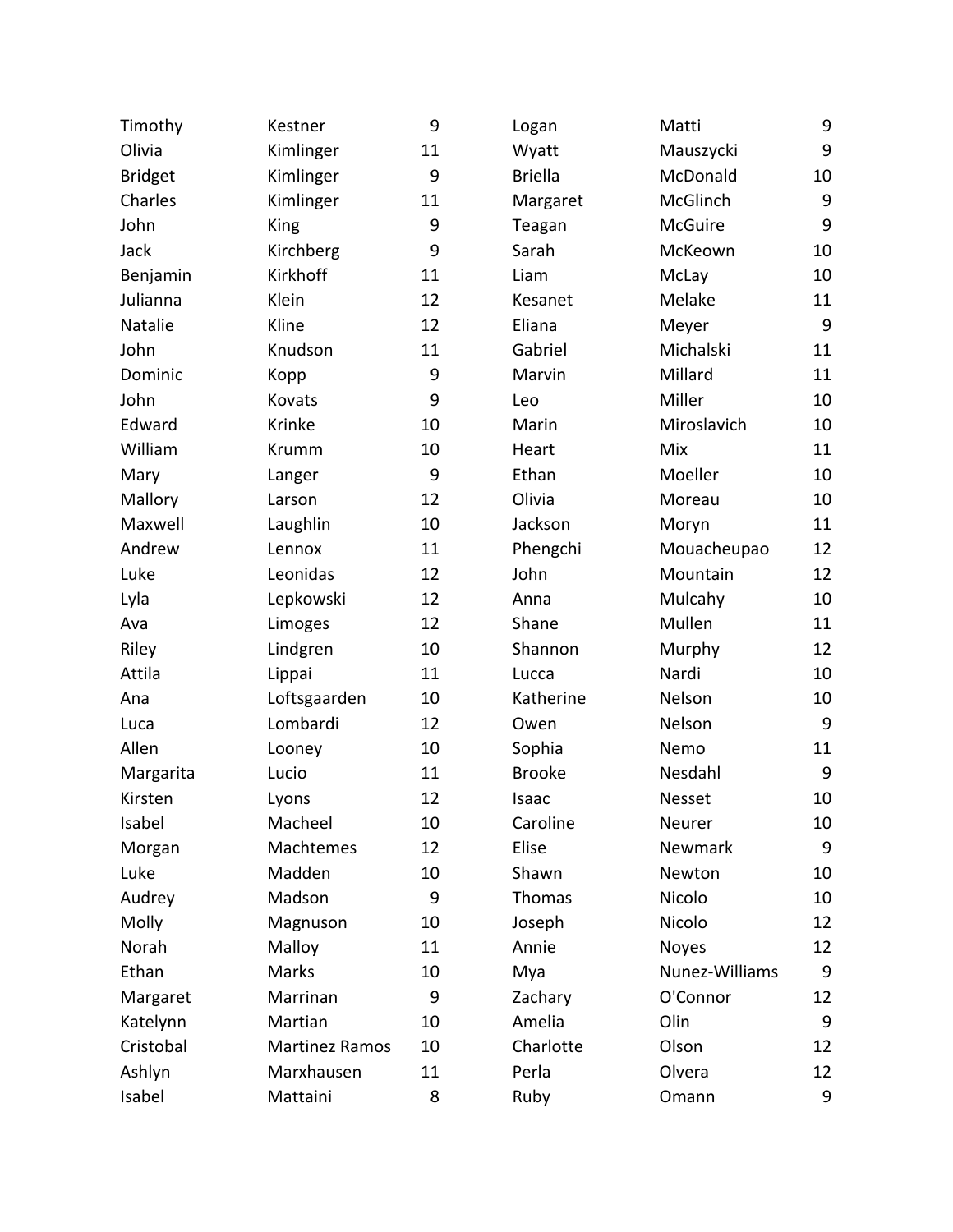| Miquela      | Omosowon     | 9  | Haley         | Sigler         | 12 |
|--------------|--------------|----|---------------|----------------|----|
| Olivia       | Ostrom       | 10 | Adriana       | Silva          | 10 |
| Harper       | Ottum        | 9  | Sophia        | Skinner        | 12 |
| Eric         | Overell      | 9  | Claire        | Skwira         | 11 |
| Jackson      | Parker       | 12 | Breandan      | Smith          | 12 |
| Gavin        | Parr         | 11 | Madelyn       | Sobocinski     | 9  |
| Morgan       | Perron       | 11 | Nuhamin       | Solomon        | 9  |
| Charlotte    | Perry        | 10 | Cecelia       | <b>Staples</b> | 9  |
| Max          | Perry        | 11 | Maeve         | Stephens       | 9  |
| Samantha     | Pizinger     | 12 | Charlotte     | Stewart        | 10 |
| Collin       | Poole        | 11 | Lily          | Stewart        | 10 |
| Arsenii      | Popov        | 11 | <b>Brady</b>  | Stoeklen       | 9  |
| Owen         | Prestegaard  | 9  | Eric          | Stomberg       | 12 |
| Remi         | Pye          | 12 | Adam          | Stomberg       | 12 |
| Jacob        | Quinn        | 10 | Luke          | Stowell        | 12 |
| Connor       | Quinn        | 9  | Jack          | Sweeney        | 11 |
| Jacqueline   | Reardon      | 11 | Joseph        | Sylvester      | 11 |
| Karlie       | Reynolds     | 10 | Max           | Taft           | 12 |
| Adriana      | Rice         | 10 | Ren           | Tang           | 12 |
| Sean         | Robinson     | 11 | Jack          | Taxdahl        | 11 |
| Marly        | Rodriguez    | 10 | Cassidy       | Taylor         | 9  |
| Joseph       | Rogers       | 12 | Gideon        | Teuber         | 10 |
| Claire       | Rom          | 10 | Josephine     | Thomas         | 10 |
| Tristan      | Ross         | 9  | Je'Teyah      | Thomas         | 11 |
| Danika       | Rubbelke     | 10 | Logan         | Thonet         | 10 |
| Sarah        | Rudisill     | 11 | Maegan        | Tierney        | 12 |
| Benjamin     | Rumple       | 9  | <b>Brigid</b> | Traynor        | 10 |
| Carmen       | Sagbo        | 9  | Matteo        | Veglia         | 12 |
| Violet       | Samson-White | 12 | Gianmarco     | Veglia         | 9  |
| Soleil       | Sangster     | 9  | David         | Verdeja        | 11 |
| Holden       | Saumweber    | 11 | Alayna        | Verdeja        | 9  |
| <b>Brady</b> | Savard       | 11 | Owen          | Vitek          | 12 |
| Cadyn        | Schlundt     | 10 | Kathleen      | Votel          | 11 |
| Mckenna      | Schultz      | 10 | Yanwen        | Wang           | 11 |
| Christopher  | Schwab       | 12 | Jonah         | Wangsness      | 12 |
| Jackson      | Seebeck      | 10 | Erin          | Wareham        | 11 |
| Anna         | Sewich       | 9  | Ryan          | Warford        | 11 |
| Adam         | Sewich       | 12 | Daniel        | Weber          | 11 |
| Ryan         | Sherry       | 12 | George        | Weinberger     | 12 |
| Aidan        | Siegfried    | 10 | Andrew        | Wells          | 11 |